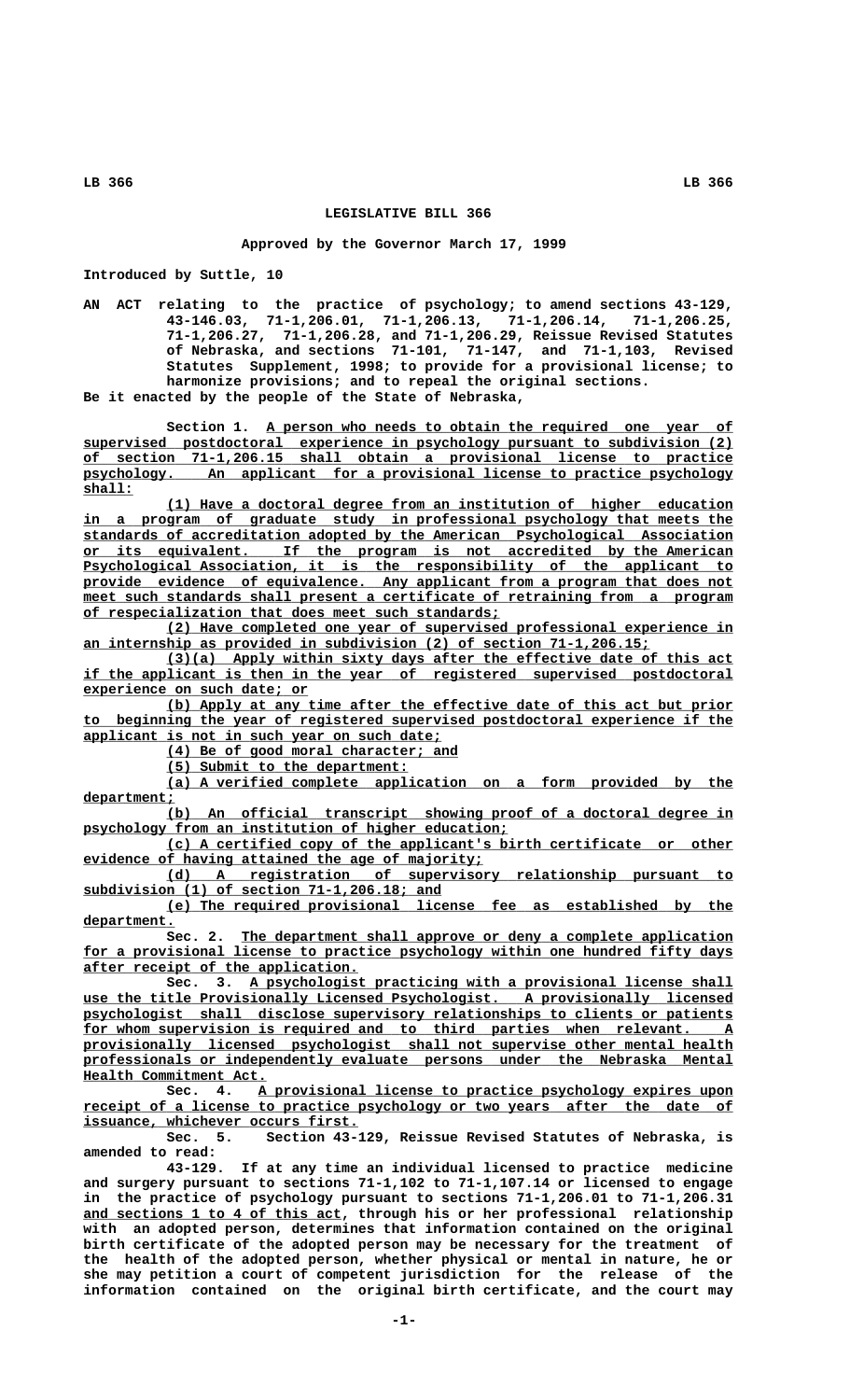**release the information on good cause shown.**

**Sec. 6. Section 43-146.03, Reissue Revised Statutes of Nebraska, is amended to read:**

**43-146.03. If at any time an individual licensed to practice medicine and surgery pursuant to sections 71-1,102 to 71-1,107.14 or licensed to engage in the practice of psychology pursuant to sections 71-1,206.01 to \_\_\_\_\_\_\_\_\_\_\_\_\_\_\_\_\_\_\_\_\_\_\_\_\_\_\_\_\_\_\_ 71-1,206.31 and sections 1 to 4 of this act, through his or her professional relationship with an adopted person, determines that information contained on the original birth certificate of the adopted person may be necessary for the treatment of the health of the adopted person, whether physical or mental in nature, he or she may petition a court of competent jurisdiction for the release of the information contained on the original birth certificate, and the court may release the information on good cause shown.**

**Sec. 7. Section 71-101, Revised Statutes Supplement, 1998, is amended to read:**

**71-101. Sections 71-101 to 71-1,107.30, 71-1,133 to 71-1,338, \_\_\_\_\_\_\_\_\_\_\_\_\_\_\_\_\_\_\_\_\_\_\_\_\_\_\_\_\_\_\_\_\_\_\_ 71-1301 to 71-1354, and 71-2801 to 71-2822 and sections 1 to 4 of this act shall be known and may be cited as the Uniform Licensing Law.**

**For purposes of the Uniform Licensing Law, unless the context otherwise requires:**

**(1) Board of examiners or board shall mean one of the boards appointed by the State Board of Health;**

**(2) Licensed, when applied to any licensee in any of the professions named in section 71-102, shall mean a person licensed under the Uniform Licensing Law;**

**(3) Profession or health profession shall mean and refer to any of the several groups named in section 71-102;**

**(4) Department shall mean the Department of Health and Human Services Regulation and Licensure;**

**(5) Whenever a particular gender is used, it shall be construed to include both the masculine and the feminine, and the singular number shall include the plural when consistent with the intent of the Uniform Licensing Law;**

**(6) License, licensing, or licensure shall mean permission to engage in a health profession which would otherwise be unlawful in this state in the absence of such permission and which is granted to individuals who meet prerequisite qualifications and allows them to perform prescribed health professional tasks and use a particular title;**

**(7) Certificate, certify, or certification, with respect to professions, shall mean a voluntary process by which a statutory, regulatory entity grants recognition to an individual who has met certain prerequisite qualifications specified by such regulatory entity and who may assume or use the word certified in the title or designation to perform prescribed health professional tasks. When appropriate, certificate shall also mean a document issued by the department which designates particular credentials for an individual; and**

**(8) Lapse shall mean the termination of the right or privilege to represent oneself as a licensed, certified, or registered person and to practice the profession when a license, certificate, or registration is**

**required to do so.** Section 71-147, Revised Statutes Supplement, 1998, is **amended to read:**

**71-147. A license, certificate, or registration to practice a profession may be denied, refused renewal, limited, revoked, or suspended or have other disciplinary measures taken against it in accordance with section 71-155 when the applicant, licensee, certificate holder, or registrant is guilty of any of the following acts or offenses:**

**(1) Fraud, forgery, or misrepresentation of material facts in procuring or attempting to procure a license, certificate, or registration;**

**(2) Grossly immoral or dishonorable conduct evidencing unfitness or lack of proficiency sufficient to meet the standards required for practice of the profession in this state;**

**(3) Habitual intoxication or active dependency on or addiction to the use of alcohol or habituation or active dependency on or addiction to the use of any kind of controlled substance or narcotic drug or failure to comply with a treatment program or an aftercare program entered into under the Licensee Assistance Program established pursuant to section 71-172.01;**

**(4) Conviction of a misdemeanor or felony under state law, federal law, or the law of another jurisdiction and which, if committed within this state, would have constituted a misdemeanor or felony under state law and which has a rational connection with the applicant's, licensee's, certificate holder's, or registrant's fitness or capacity to practice the profession;**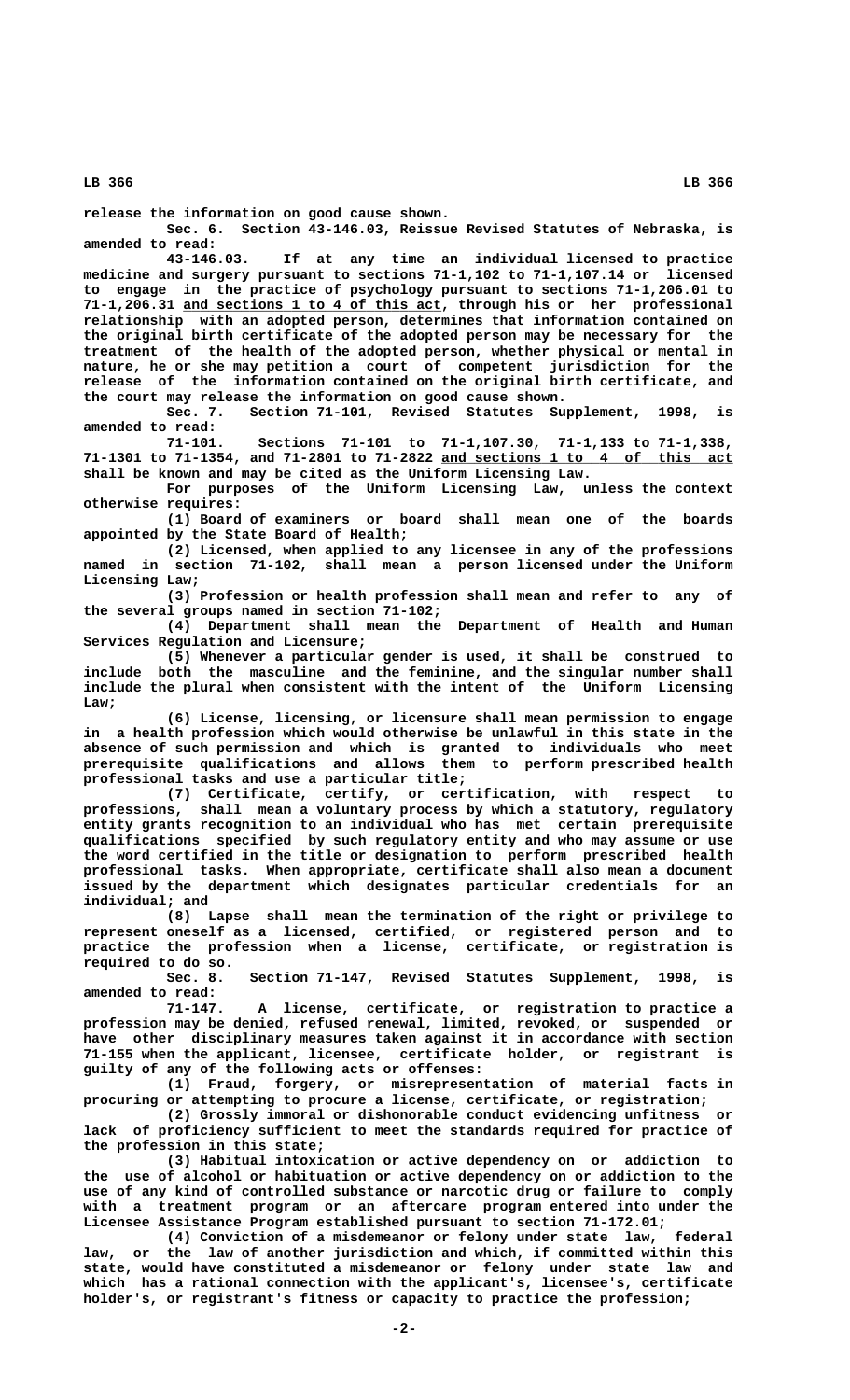**(5) Practice of the profession (a) fraudulently, (b) beyond its authorized scope, (c) with manifest incapacity, (d) with gross incompetence or gross negligence, or (e) in a pattern of negligent conduct. Pattern of negligent conduct shall mean a continued course of negligent conduct in performing the duties of the profession;**

**(6) Practice of the profession while the ability to practice is impaired by alcohol, controlled substances, narcotic drugs, physical disability, mental disability, or emotional disability;**

**(7) Physical or mental incapacity to practice the profession as evidenced by a legal adjudication or a determination thereof by other lawful means;**

**(8) Permitting, aiding, or abetting the practice of a profession or the performance of activities requiring a license, certificate, or registration by a person not licensed, certified, or registered to do so;**

**(9) Having had his or her license, certificate, or registration denied, refused renewal, limited, suspended, or revoked or having had such license, certificate, or registration disciplined in any other manner in accordance with section 71-155 by another state or jurisdiction to practice the particular profession involved, based upon acts by the applicant, licensee, certificate holder, or registrant similar to acts described in this section. A certified copy of the record of denial, refusal of renewal, limitation, suspension, or revocation of a license, certificate, or registration or the taking of other disciplinary measures against it by another state or jurisdiction shall be conclusive evidence;**

**(10) Unprofessional conduct;**

**(11) Use of untruthful or improbable statements or flamboyant, exaggerated, or extravagant claims, concerning such licensee's, certificate holder's, or registrant's professional excellence or abilities, in**

 **advertisements; (12) Conviction of fraudulent or misleading advertising or conviction of a violation of the Uniform Deceptive Trade Practices Act;**

**(13) Distribution of intoxicating liquors, controlled substances, or drugs for any other than lawful purposes;**

**(14) Willful or repeated violations of the Uniform Licensing Law or the rules and regulations of the department relating to the licensee's, certificate holder's, or registrant's profession, sanitation, quarantine, or school inspection;**

**(15) Unlawful invasion of the field of practice of any profession mentioned in the Uniform Licensing Law which the licensee, certificate holder, or registrant is not licensed, certified, or registered to practice;**

**(16) Failure to comply with sections 71-604, 71-605, and 71-606 relating to the signing of birth and death certificates;**

**(17) Violation of the Uniform Controlled Substances Act or any rules and regulations adopted pursuant to the act;**

**(18) Purchasing or receiving any prescription drug from any source in violation of the Wholesale Drug Distributor Licensing Act;**

**(19) Violation of the Emergency Box Drug Act;**

**(20) Failure to file a report required by section 71-168;**

**(21) Failure to disclose the information required by section 71-1,314.01; or ——**

**(22) Failure to disclose the information required by section 71-1,319.01; or \_\_\_\_**

 **\_\_\_\_\_\_\_\_\_\_\_\_\_\_\_\_\_\_\_\_\_\_\_\_\_\_\_\_\_\_\_\_\_\_\_\_\_\_\_\_\_\_\_\_\_\_\_\_\_\_\_\_\_\_\_\_\_\_\_\_\_\_\_\_\_\_\_\_ (23) Failure to disclose the information required by section 3 of this act. \_\_\_\_\_\_\_\_**

**A license, certificate, or registration to practice a profession may also be refused renewal or revoked when the licensee, certificate holder, or registrant is guilty of practicing such profession while his or her license, certificate, or registration to do so is suspended or is guilty of practicing such profession in contravention of any limitation placed upon his or her license, certificate, or registration.**

**This section shall not apply to revocation for nonrenewal as set out in section 71-110, subsection (1) of section 71-149, and section 71-161.10.**

Section 71-1,103, Revised Statutes Supplement, 1998, is **amended to read:**

**71-1,103. The following classes of persons shall not be construed to be engaged in the unauthorized practice of medicine:**

**(1) Persons rendering gratuitous services in cases of emergency;**

**(2) Persons administering ordinary household remedies;**

**(3) The members of any church practicing its religious tenets, except that they shall not prescribe or administer drugs or medicines, perform surgical or physical operations, nor assume the title of or hold themselves out to be physicians or surgeons, and such members shall not be exempt from**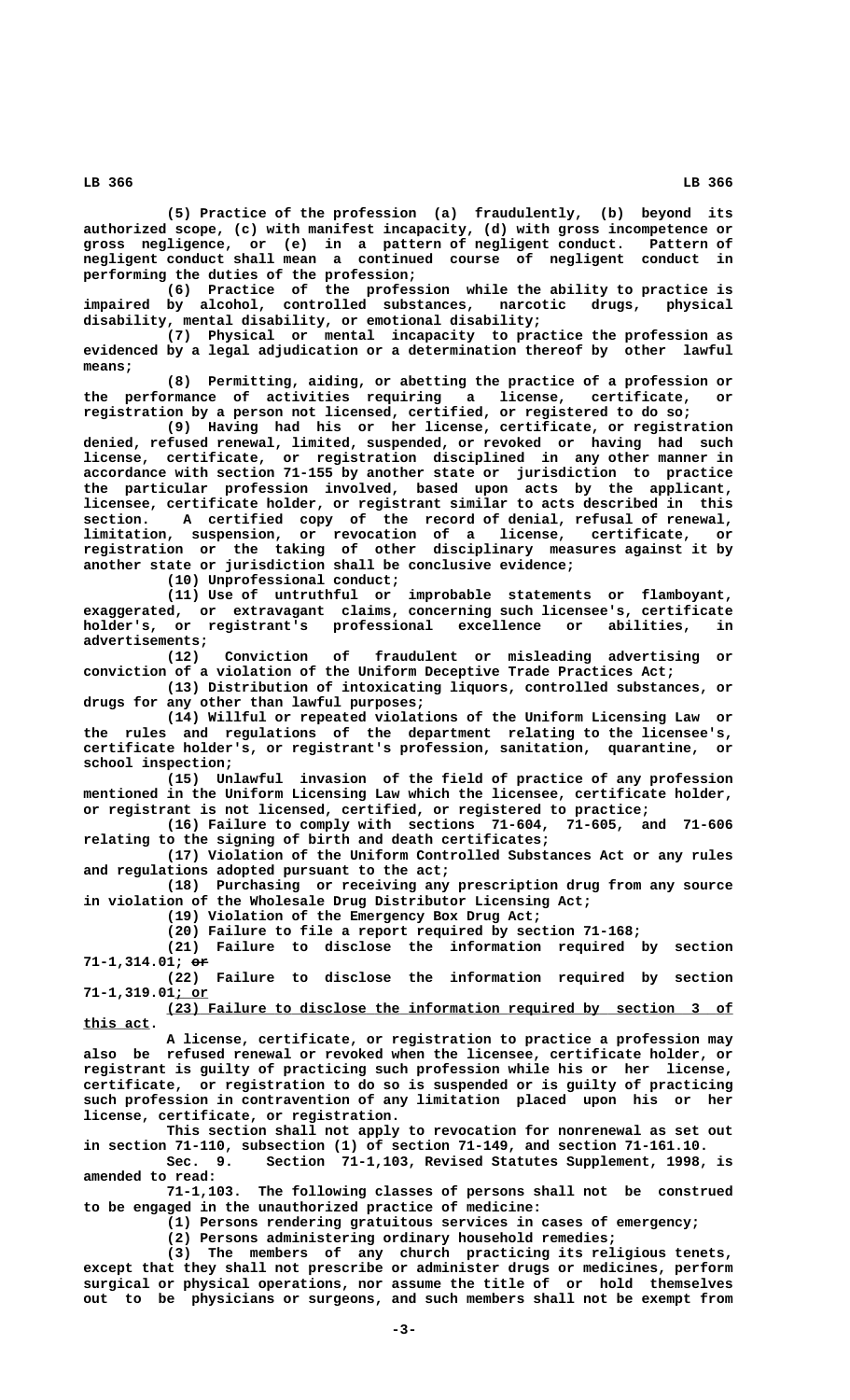**the quarantine laws of this state;**

**(4) Students of medicine and surgery who are studying in an accredited school or college of medicine and who gratuitously prescribe for and treat disease under the supervision of a licensed physician;**

**(5) Physicians and surgeons of the United States Armed Forces or Public Health Service or United States Department of Veterans Affairs when acting in the line of such duty in this state;**

**(6) Physicians and surgeons who are graduates of an accredited school or college of medicine with the degree of Doctor of Medicine and licensed in another state when incidentally called into this state for consultation with a physician and surgeon licensed in this state;**

**(7) Physicians and surgeons who are graduates of an accredited school or college of medicine with the degree of Doctor of Medicine and who reside in a state bordering this state and who are duly licensed under the laws thereof to practice medicine and surgery but who do not open an office or maintain or appoint a place to meet patients or to receive calls within this state unless they are performing services described in subdivision (7) of section 71-1,102;**

**(8) Persons providing or instructing as to use of braces, prosthetic appliances, crutches, contact lenses, and other lenses and devices prescribed by a doctor of medicine licensed to practice while working under the direction of such physician;**

**(9) Dentists practicing their profession when licensed and practicing in accordance with sections 71-183 to 71-191;**

**(10) Optometrists practicing their profession when licensed and practicing under and in accordance with sections 71-1,133 to 71-1,136;**

**(11) Osteopathic physicians practicing their profession if licensed and practicing under and in accordance with sections 71-1,137 and 71-1,141;**

**(12) Chiropractors practicing their profession if licensed and practicing under sections 71-177 to 71-182;**

**(13) Podiatrists practicing their profession when licensed and practicing under and in accordance with sections 71-173 to 71-176;**

**(14) Psychologists practicing their profession when licensed and practicing under and in accordance with sections 71-1,206.01 to 71-1,206.31 \_\_\_\_\_\_\_\_\_\_\_\_\_\_\_\_\_\_\_\_\_\_\_\_\_\_\_\_\_\_\_ and sections 1 to 4 of this act;**

**(15) Advanced registered nurse practitioners and certified registered nurse anesthetists practicing their profession when licensed and practicing under and in accordance with the Advanced Registered Nurse Practitioner Act;**

**(16) Any person licensed or certified under the laws of this state to practice a limited field of the healing art, not specifically named in this section, when confining themselves strictly to the field for which they are licensed or certified, not assuming the title of physician, surgeon, or physician and surgeon, and not professing or holding themselves out as qualified to prescribe drugs in any form or to perform operative surgery;**

**(17) Physicians and surgeons who are duly licensed to practice medicine and surgery in another state who have been recommended by the secretary of the board of examiners in the state of licensure and who have been granted temporary practice rights by the Board of Examiners in Medicine and Surgery, with the approval of the Department of Health and Human Services Regulation and Licensure, for a period not to exceed three months in any twelve-month period;**

**(18) Persons obtaining blood specimens while working under an order of or protocols and procedures approved by a physician, registered nurse, or other independent health care practitioner licensed to practice by the state if the scope of practice of that practitioner permits the practitioner to obtain blood specimens; and**

**(19) Any other trained person employed by a licensed institution or facility which is defined in section 71-2017.01 or clinical laboratory certified pursuant to the Nebraska Clinical Laboratories Certification Act, the federal Clinical Laboratory Improvement Act of 1967, as amended, or Title XVIII or XIX of the federal Social Security Act to withdraw human blood for scientific or medical purposes.**

**Every act or practice falling within the practice of medicine and surgery as defined not specially excepted in this section shall constitute the practice of medicine and surgery and may be performed in this state only by those licensed by law to practice medicine in Nebraska.**

**Sec. 10. Section 71-1,206.01, Reissue Revised Statutes of Nebraska, is amended to read:**

**71-1,206.01. For purposes of sections 71-1,206.01 to 71-1,206.31 \_\_\_\_\_\_\_\_\_\_\_\_\_\_\_\_\_\_\_\_\_\_\_\_\_\_\_\_\_\_\_\_ and sections 1 to 4 of this act, the definitions found in sections 71-1,206.02 to 71-1,206.10 shall be used.**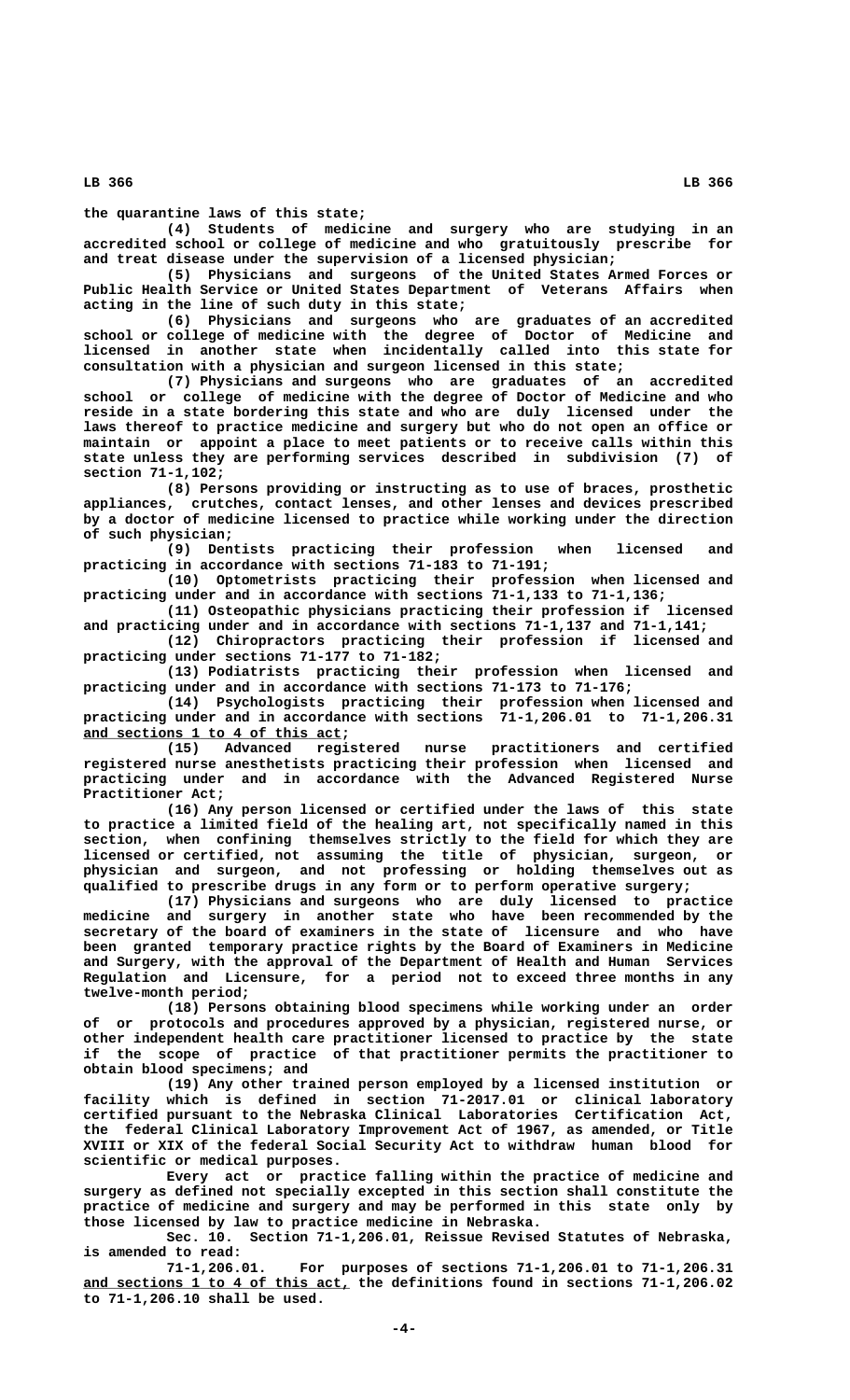**Sec. 11. Section 71-1,206.13, Reissue Revised Statutes of Nebraska, is amended to read:**

**71-1,206.13. The department shall receive and account for all money derived under sections 71-1,206.01 to 71-1,206.31 and sections 1 to 4 of this \_\_\_\_\_\_\_\_\_\_\_\_\_\_\_\_\_\_\_\_\_\_\_\_\_\_\_ \_\_\_ act. The department shall remit the money monthly to the State Treasurer for credit to the Psychologists Licensing Fund, which fund is hereby created. Money received in such fund shall be used by the department or the board with the department's approval.**

**The secretary of the board shall be bonded under the blanket surety bond required by section 11-201. The premium for this bond shall be paid out of the fund.**

**All reimbursement for expenses shall be paid only from the fund. No money shall be paid from the General Fund for expenses or liabilities incurred by the board, and such expenses or liabilities shall not constitute a charge on any state funds other than the Psychologists Licensing Fund.**

**Any money in the fund available for investment shall be invested by the state investment officer pursuant to the Nebraska Capital Expansion Act and the Nebraska State Funds Investment Act.**

**Sec. 12. Section 71-1,206.14, Reissue Revised Statutes of Nebraska, is amended to read:**

Unless otherwise expressly stated, references to  **\_\_\_\_\_\_\_\_\_\_\_\_\_\_\_\_\_\_\_\_\_\_\_\_\_\_\_\_\_\_\_\_\_\_\_\_\_\_\_\_\_\_\_\_\_\_\_\_\_\_ licensed psychologists in the Nebraska Mental Health Commitment Act, in \_\_\_\_\_\_\_\_\_\_\_\_\_\_\_\_\_\_\_\_\_\_\_\_\_\_\_\_\_\_\_\_\_\_\_\_ ——— sections 71-1,206.01 to 71-1,206.31 and sections 1 to 4 of this act, the Nebraska Mental Health Commitment Act, and in section 44-513 shall mean only ———————— —————— —————— —————————— ——— psychologists licensed under section 71-1,206.15 or 71-1,206.17 or subdivisions (2) and (3) of section 71-1,206.18 and shall not mean persons holding a special license under subdivision (1) of section 71-1,206.18 or** under section 71-1,206.19 or holding a provisional license under sections 1 to  **\_\_\_\_\_\_\_\_\_\_\_\_\_ 4 of this act.**

> **Any reference to a person certified to practice clinical psychology under the law in effect immediately prior to September 1, 1994, and any equivalent reference under the law of another jurisdiction, including, but not limited to, certified clinical psychologist, health care practitioner in psychology, or certified health care provider, shall be construed to refer to a psychologist licensed under the Uniform Licensing Law except for persons licensed under subdivision (1) of section 71-1,206.18 or under section \_\_\_\_\_\_\_\_\_\_\_\_\_\_\_\_\_\_\_\_\_\_\_\_\_\_\_\_\_\_\_\_\_\_\_\_\_\_\_\_\_\_\_\_\_\_\_\_\_\_\_\_\_\_\_\_\_\_\_\_\_\_\_\_\_ 71-1,206.19 or holding a provisional license under sections 1 to 4 of this act. \_\_\_**

> **Sec. 13. Section 71-1,206.25, Reissue Revised Statutes of Nebraska, is amended to read:**

> **71-1,206.25. (1) Nothing in sections 71-1,206.01 to 71-1,206.31 and \_\_\_ \_\_\_\_\_\_\_\_\_\_\_\_\_\_\_\_\_\_\_\_\_\_\_\_\_\_\_ sections 1 to 4 of this act shall be construed to prevent the teaching of psychology, the conduct of psychological research, or the provision of psychological services or consultation to organizations or institutions if such teaching, research, or service does not involve the delivery or supervision of direct psychological services to individuals or groups of individuals who are themselves, rather than a third party, the intended beneficiaries of such services, without regard to the source or extent of payment for services rendered. Nothing in such sections shall prevent the provision of expert testimony by psychologists who are otherwise exempted by such sections. Persons holding a doctoral degree in psychology from an institution of higher education may use the title psychologist in conjunction with the activities permitted by this subsection.**

> **(2) Nothing in sections 71-1,206.01 to 71-1,206.31 and sections 1 to \_\_\_\_\_\_\_\_\_\_\_\_\_\_\_\_\_ \_\_\_\_\_\_\_\_\_\_\_\_\_\_\_\_ 4 of this act shall be construed to prevent members of other recognized professions that are licensed, certified, or regulated under the laws of this state from rendering services consistent with their professional training and code of ethics and within the scope of practice as set out in the statutes regulating their professional practice if they do not represent themselves to be psychologists.**

> (3) Nothing in sections 71-1,206.01 to 71-1,206.31 and sections 1 to  **\_\_\_\_\_\_\_\_\_\_\_\_\_ 4 of this act shall be construed to prevent duly recognized members of the clergy from functioning in their ministerial capacity if they do not represent themselves to be psychologists or their services as psychological.**

> **(4) Nothing in sections 71-1,206.01 to 71-1,206.31 and sections 1 to \_\_\_\_\_\_\_\_\_\_\_\_\_\_\_\_\_ \_\_\_\_\_\_\_\_\_\_\_\_\_\_\_\_ 4 of this act shall be construed to prevent persons who are certified as school psychologists by the State Board of Education from using the title school psychologist and practicing psychology as defined in such sections if such practice is restricted to regular employment within a setting under the jurisdiction of the State Board of Education. Such individuals shall be employees of the educational setting and not independent contractors providing psychological services to educational settings.**

 **LB 366 LB 366**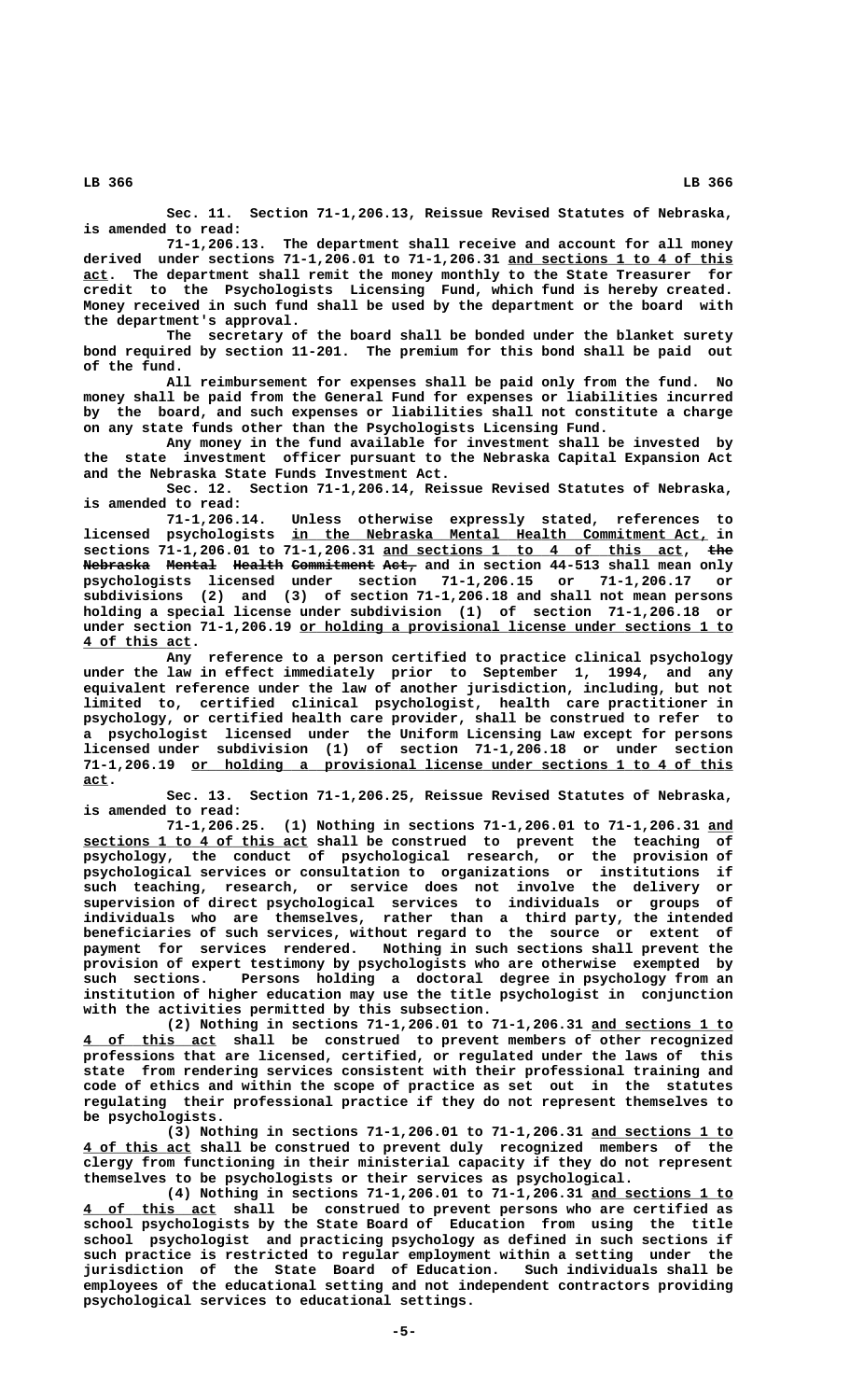**(5) Nothing in sections 71-1,206.01 to 71-1,206.31 and sections 1 to \_\_\_\_\_\_\_\_\_\_\_\_\_\_\_\_\_ \_\_\_\_\_\_\_\_\_\_\_\_\_\_ 4 of this act shall be construed to prevent any of the following persons from engaging in activities defined as the practice of psychology if they do not represent themselves by the title psychologist, if they do not use terms other than psychological trainee, psychological intern, psychological resident, or psychological assistant to refer to themselves, and if they perform their activities under the supervision and responsibility of a psychologist in accordance with the rules and regulations of the board:**

**(a) A matriculated graduate student in psychology whose activities constitute a part of the course of study for a graduate degree in psychology at an institution of higher education;**

**(b) An individual pursuing postdoctoral training or experience in psychology, including persons seeking to fulfill the requirements for licensure under sections 71-1,206.01 to 71-1,206.31 and sections 1 to 4 of \_\_\_\_\_\_\_\_\_\_\_\_\_\_\_\_\_\_\_\_\_\_\_\_\_\_ \_\_\_\_\_\_\_\_ this act; or**

**(c) An individual with a master's degree in clinical, counseling, or educational psychology or an educational specialist degree in school psychology who administers and scores and may develop interpretations of psychological testing under the supervision of a psychologist. Such individuals shall be deemed to be conducting their duties as an extension of the legal and professional authority of the supervising psychologist and shall not independently provide interpretive information or treatment recommendations to clients or other health care professionals prior to obtaining appropriate supervision. The board may adopt and promulgate rules and regulations governing the conduct and supervision of persons referred to in this subdivision, including the number of such persons that may be supervised by a licensed psychologist. Persons who have carried out the duties described in this subdivision as part of their employment in institutions accredited by the Department of Health and Human Services, the State Department of Education, or the Department of Correctional Services for a period of two years prior to September 1, 1994, may use the title psychologist associate in the context of their employment in such settings. Use of the title shall be restricted to duties described in this subdivision, and the title shall be used in its entirety. Partial or abbreviated use of the title and use of the title beyond what is specifically authorized in this subdivision shall constitute the unlicensed practice of psychology.**

**Sec. 14. Section 71-1,206.27, Reissue Revised Statutes of Nebraska, is amended to read:**

**71-1,206.27. It shall be a violation of sections 71-1,206.01 to \_\_\_\_\_\_\_\_\_\_\_\_\_\_\_\_\_\_\_\_\_\_\_\_\_\_\_\_\_\_\_ 71-1,206.31 and sections 1 to 4 of this act for any person not licensed in accordance with such sections to represent himself or herself as a psychologist. It shall be a violation of such sections for any person not licensed in accordance with such sections to engage in the practice of psychology whether practicing as an individual, firm, partnership, limited liability company, corporation, agency, or other entity.**

**Any person who represents himself or herself as a psychologist in violation of such sections or who engages in the practice of psychology in violation of such sections shall be guilty of a Class II misdemeanor. Each day of violation shall constitute a separate offense. Any person filing or attempting to file, as his or her own, a diploma or license of another or a forged affidavit of identification shall be guilty of a Class IV felony.**

**It shall be unlawful for a person whose license to practice psychology has been suspended or revoked to practice psychology in this state. The board may issue, with or without reexamination, a new license to such a person whenever it deems such course safe and just.**

**Sec. 15. Section 71-1,206.28, Reissue Revised Statutes of Nebraska, is amended to read:**

**71-1,206.28. The Attorney General, acting on behalf of the department, or the local county attorney may apply to the district court in the county in which a violation of sections 71-1,206.01 to 71-1,206.31 and \_\_\_ \_\_\_\_\_\_\_\_\_\_\_\_\_\_\_\_\_\_\_\_\_\_\_\_\_\_\_ sections 1 to 4 of this act is alleged to have occurred for an order enjoining or restraining the commission or continuance of the acts complained of. The court may grant such temporary or permanent injunction or restraining order, without bond, as it deems just and proper. The remedy provided by this section shall be in addition to, and independent of, any other remedies available for the enforcement of the Uniform Licensing Law.**

**Sec. 16. Section 71-1,206.29, Reissue Revised Statutes of Nebraska, is amended to read:**

**71-1,206.29. The confidential relations and communications between psychologists and their clients and patients shall be on the same basis as those between physicians and their clients and patients as provided in section 27-504.**